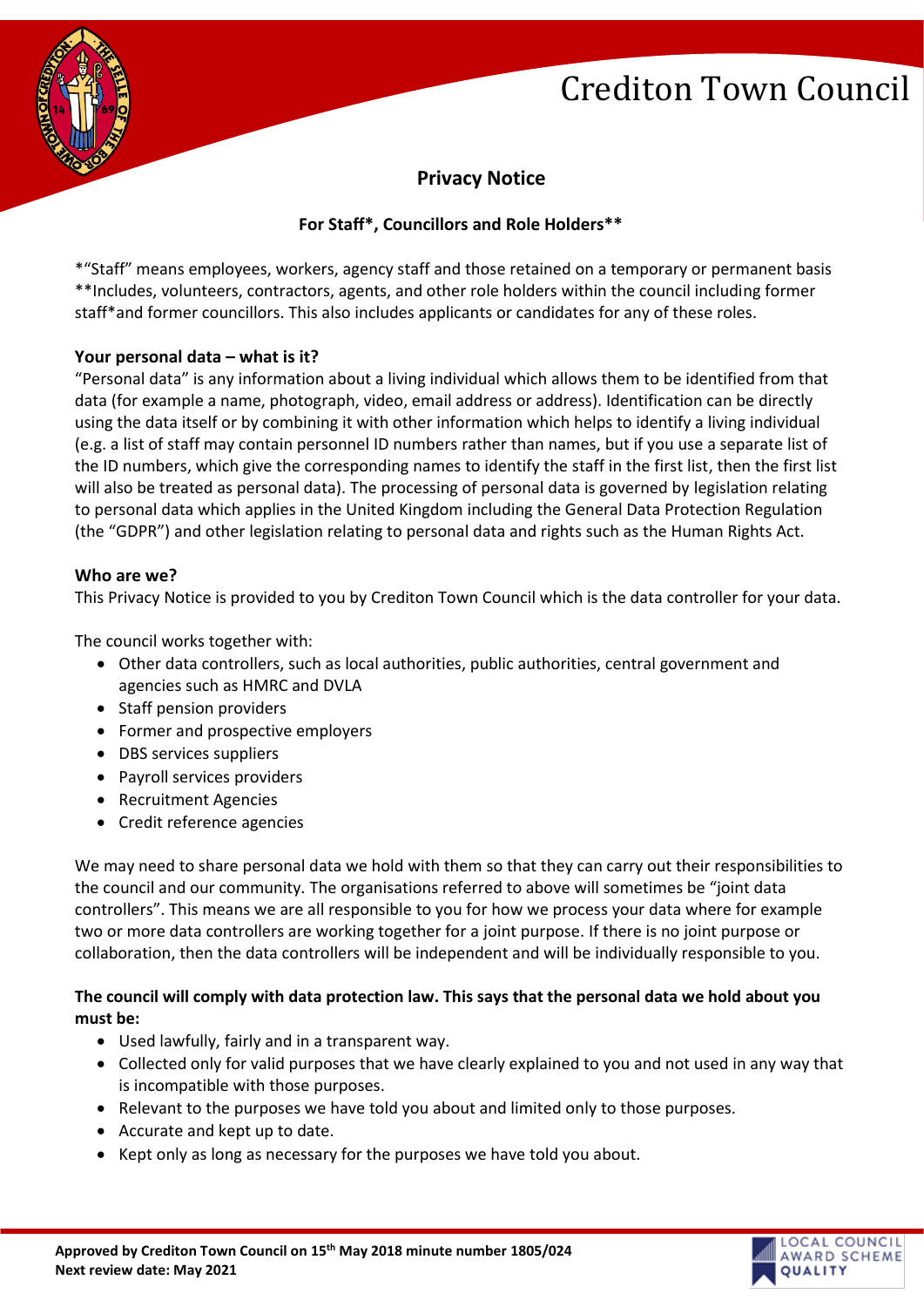

• Kept and destroyed securely including ensuring that appropriate technical and security measures are in place to protect your personal data to protect personal data from loss, misuse, unauthorised access and disclosure.

#### **What data do we process?**

- Names, titles, aliases and photographs.
- Start date / leaving date
- Contact details such as telephone numbers, addresses and email addresses.
- Where they are relevant to our legal obligations, or where you provide them to us, we may process information such as gender, age, date of birth, marital status, nationality, education/work history, academic/professional qualifications, employment details, hobbies, family composition and dependants.
- Non-financial identifiers such as passport numbers, driving licence numbers, vehicle registration numbers, taxpayer identification numbers, staff identification numbers, tax reference codes, and national insurance numbers.
- Financial identifiers such as bank account numbers, payment card numbers, payment/transaction identifiers, policy numbers and claim numbers.
- Financial information such as National Insurance number, pay and pay records, tax code, tax and benefits contributions and expenses claimed.
- Other operational personal data created, obtained, or otherwise processed in the course of carrying out our activities, including but not limited to, CCTV footage, recordings of telephone conversations, IP addresses and website visit histories, logs of visitors, and logs of accidents, injuries and insurance claims.
- Next of kin and emergency contact information
- Recruitment information (including copies of right to work documentation, references and other information included in a CV or cover letter or as part of the application process and referral source (e.g. agency, staff referral))
- Location of employment or workplace.
- Other staff data (not covered above) including; level, performance management information, languages and proficiency; licences/certificates, immigration status; employment status; information for disciplinary and grievance proceedings; and personal biographies.
- CCTV footage and other information obtained through electronic means such as swipecard records.
- Information about your use of our information and communications systems.

#### **We use your personal data for some or all of the following purposes: -**

Please note: We need all the categories of personal data in the list above primarily to allow us to perform our contract with you and to enable us to comply with legal obligations.

- Making a decision about your recruitment or appointment.
- Determining the terms on which you work for us.
- Checking you are legally entitled to work in the UK.
- Paying you and, if you are an employee, deducting tax and National Insurance contributions.
- Providing any contractual benefits to you
- Liaising with your pension provider.
- Administering the contract we have entered into with you.
- Management and planning, including accounting and auditing.

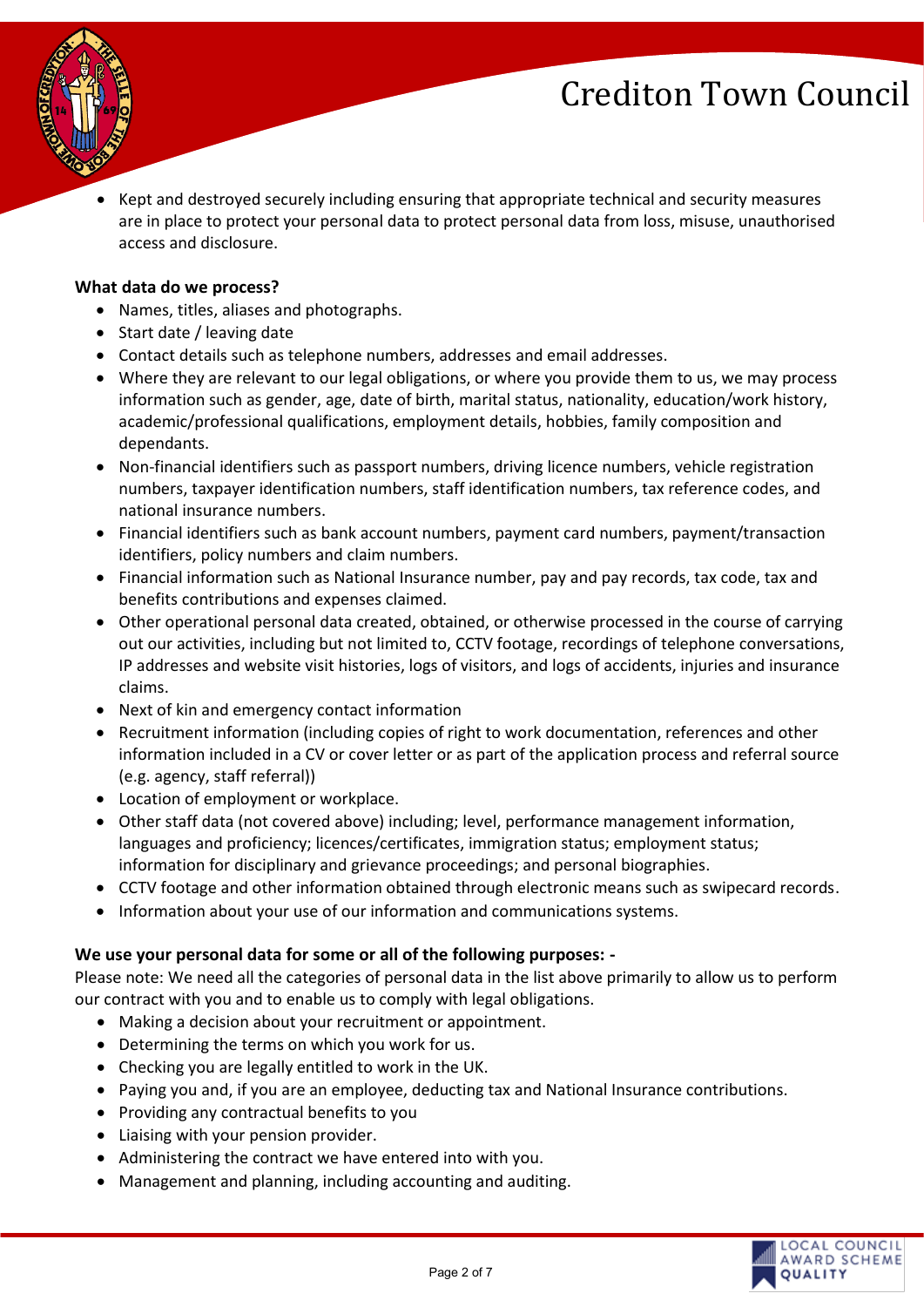

- Conducting performance reviews, managing performance and determining performance requirements.
- Making decisions about salary reviews and compensation.
- Assessing qualifications for a particular job or task, including decisions about promotions.
- Conducting grievance or disciplinary proceedings.
- Making decisions about your continued employment or engagement.
- Making arrangements for the termination of our working relationship.
- Education, training and development requirements.
- Dealing with legal disputes involving you, including accidents at work.
- Ascertaining your fitness to work.
- Managing sickness absence.
- Complying with health and safety obligations.
- To prevent fraud.
- To monitor your use of our information and communication systems to ensure compliance with our IT policies.
- To ensure network and information security, including preventing unauthorised access to our computer and electronic communications systems and preventing malicious software distribution.
- To conduct data analytics studies to review and better understand employee retention and attrition rates.
- Equal opportunities monitoring.
- To undertake activity consistent with our statutory functions and powers including any delegated functions.
- To maintain our own accounts and records.
- To seek your views or comments.
- To process a job application.
- To administer councillors' interests.
- To provide a reference.

Our processing may also include the use of CCTV systems for monitoring purposes.

Some of the above grounds for processing will overlap and there may be several grounds which justify our use of your personal data.

We will only use your personal data when the law allows us to. Most commonly, we will use your personal data in the following circumstances:

- Where we need to perform the contract we have entered into with you.
- Where we need to comply with a legal obligation.

We may also use your personal data in the following situations, which are likely to be rare:

- Where we need to protect your interests (or someone else's interests).
- Where it is needed in the public interest or for official purposes.

#### **How we use sensitive personal data**

• We may process sensitive personal data relating to staff, councillors and role holders including, as appropriate:

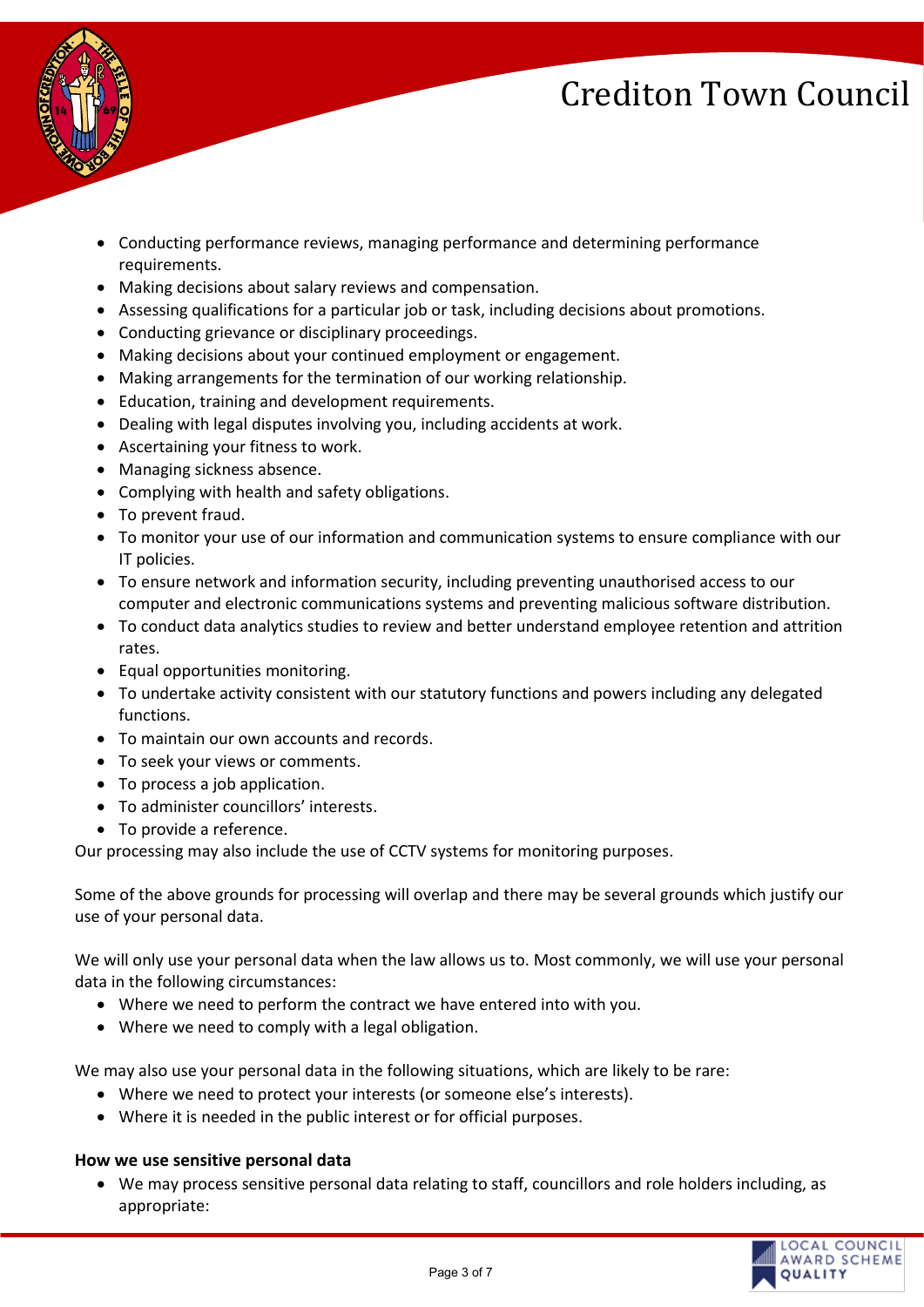

- information about your physical or mental health or condition in order to monitor sick leave and take decisions on your fitness for work;
- your racial or ethnic origin or religious or similar information in order to monitor compliance with equal opportunities legislation;
- in order to comply with legal requirements and obligations to third parties.
- These types of data are described in the GDPR as "Special categories of data" and require higher levels of protection. We need to have further justification for collecting, storing and using this type of personal data.
- We may process special categories of personal data in the following circumstances:
	- In limited circumstances, with your explicit written consent.
	- Where we need to carry out our legal obligations.
	- Where it is needed in the public interest, such as for equal opportunities monitoring or in relation to our pension scheme.
	- Where it is needed to assess your working capacity on health grounds, subject to appropriate confidentiality safeguards.
- Less commonly, we may process this type of personal data where it is needed in relation to legal claims or where it is needed to protect your interests (or someone else's interests) and you are not capable of giving your consent, or where you have already made the information public.

#### **Do we need your consent to process your sensitive personal data?**

- We do not need your consent if we use your sensitive personal data in accordance with our rights and obligations in the field of employment and social security law.
- In limited circumstances, we may approach you for your written consent to allow us to process certain sensitive personal data. If we do so, we will provide you with full details of the personal data that we would like and the reason we need it, so that you can carefully consider whether you wish to consent.
- You should be aware that it is not a condition of your contract with us that you agree to any request for consent from us.

#### **Information about criminal convictions**

- We may only use personal data relating to criminal convictions where the law allows us to do so. This will usually be where such processing is necessary to carry out our obligations and provided we do so in line with our data protection policy.
- Less commonly, we may use personal data relating to criminal convictions where it is necessary in relation to legal claims, where it is necessary to protect your interests (or someone else's interests) and you are not capable of giving your consent, or where you have already made the information public.
- We will only collect personal data about criminal convictions if it is appropriate given the nature of the role and where we are legally able to do so. Where appropriate, we will collect personal data about criminal convictions as part of the recruitment process or we may be notified of such personal data directly by you in the course of you working for us.

#### **What is the legal basis for processing your personal data?**

Some of our processing is necessary for compliance with a legal obligation.

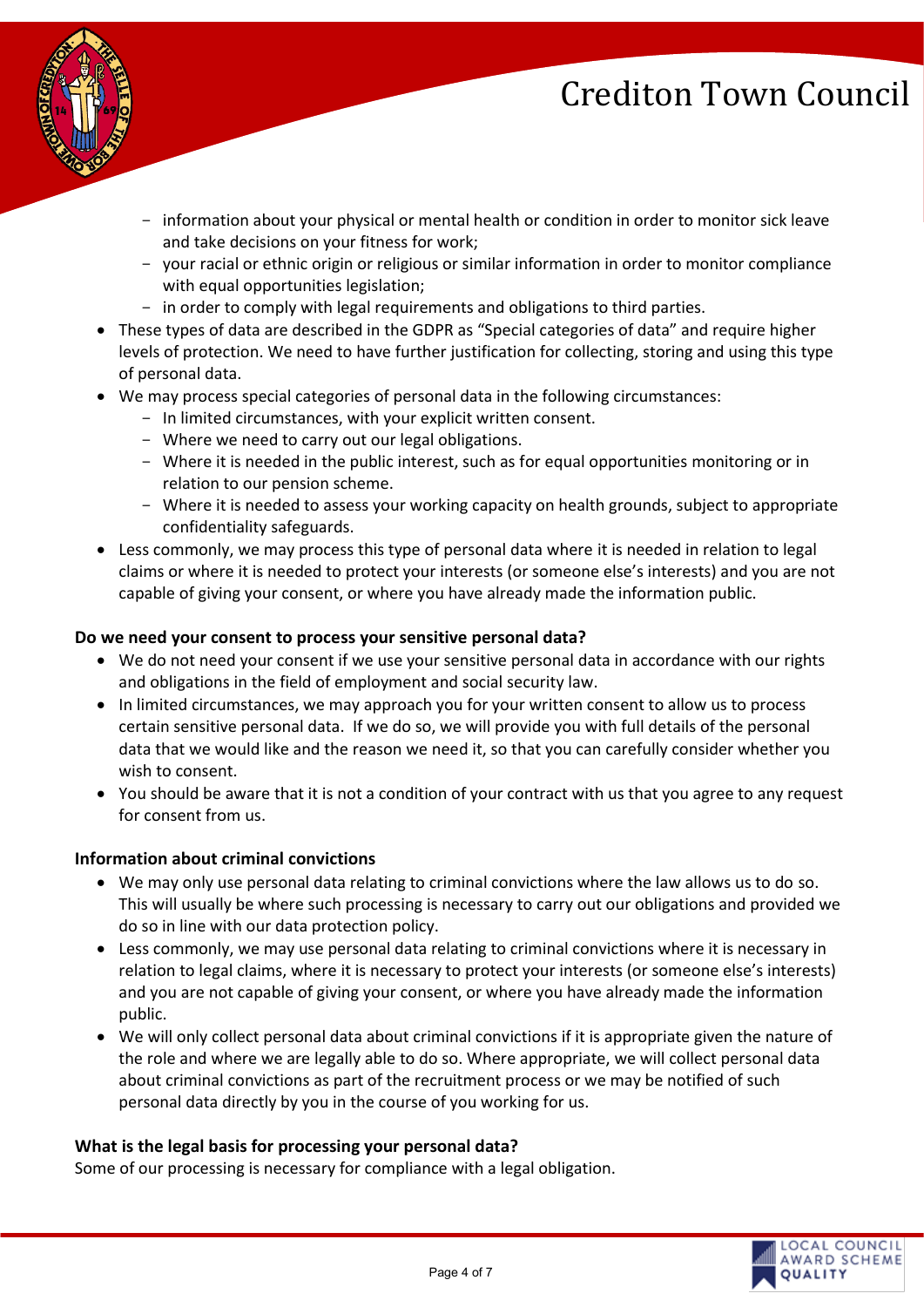

We may also process data if it is necessary for the performance of a contract with you, or to take steps to enter into a contract.

We will also process your data in order to assist you in fulfilling your role in the council including administrative support or if processing is necessary for compliance with a legal obligation.

#### **Sharing your personal data**

Your personal data will only be shared with third parties including other data controllers where it is necessary for the performance of the data controllers' tasks or where you first give us your prior consent. It is likely that we will need to share your data with:

- Our agents, suppliers and contractors. For example, we may ask a commercial provider to manage our HR/ payroll functions , or to maintain our database software;
- Other persons or organisations operating within local community.
- Other data controllers, such as local authorities, public authorities, central government and agencies such as HMRC and DVLA
- Staff pension providers
- Former and prospective employers
- DBS services suppliers
- Payroll services providers
- Recruitment agencies
- Credit reference agencies
- Professional advisors
- Trade unions or employee representatives

#### **How long do we keep your personal data?**

We will keep some records permanently if we are legally required to do so. We may keep some other records for an extended period of time. For example, it is currently best practice to keep financial records for a minimum period of 8 years to support HMRC audits or provide tax information. We may have legal obligations to retain some data in connection with our statutory obligations as a public authority. The council is permitted to retain data in order to defend or pursue claims. In some cases the law imposes a time limit for such claims (for example 3 years for personal injury claims or 6 years for contract claims). We will retain some personal data for this purpose as long as we believe it is necessary to be able to defend or pursue a claim. In general, we will endeavour to keep data only for as long as we need it. This means that we will delete it when it is no longer needed.

#### **Your responsibilities**

It is important that the personal data we hold about you is accurate and current. Please keep us informed if your personal data changes during your working relationship with us.

#### **Your rights in connection with personal data**

You have the following rights with respect to your personal data: -

When exercising any of the rights listed below, in order to process your request, we may need to verify your identity for your security. In such cases we will need you to respond with proof of your identity before you can exercise these rights.

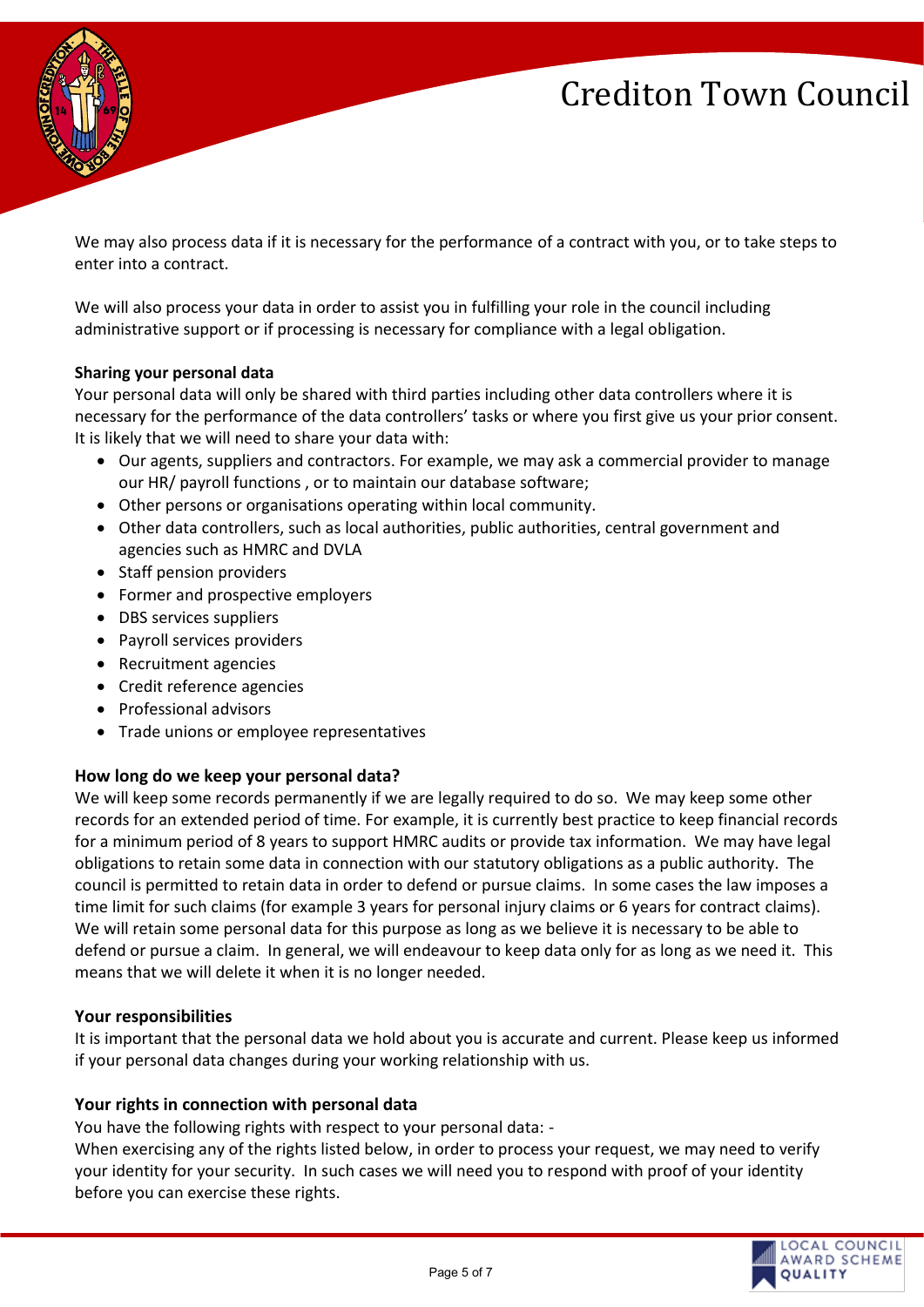

# **1. The right to access personal data we hold on you**

- At any point you can contact us to request the personal data we hold on you as well as why we have that personal data, who has access to the personal data and where we obtained the personal data from. Once we have received your request we will respond within one month.
- There are no fees or charges for the first request but additional requests for the same personal data or requests which are manifestly unfounded or excessive may be subject to an administrative fee.

# **2. The right to correct and update the personal data we hold on you**

• If the data we hold on you is out of date, incomplete or incorrect, you can inform us and your data will be updated.

# **3. The right to have your personal data erased**

- If you feel that we should no longer be using your personal data or that we are unlawfully using your personal data, you can request that we erase the personal data we hold.
- When we receive your request we will confirm whether the personal data has been deleted or the reason why it cannot be deleted (for example because we need it for to comply with a legal obligation).

# **4. The right to object to processing of your personal data or to restrict it to certain purposes only**

• You have the right to request that we stop processing your personal data or ask us to restrict processing. Upon receiving the request we will contact you and let you know if we are able to comply or if we have a legal obligation to continue to process your data.

# **5. The right to data portability**

- You have the right to request that we transfer some of your data to another controller. We will comply with your request, where it is feasible to do so, within one month of receiving your request.
- **6. The right to withdraw your consent to the processing at any time for any processing of data to which consent was obtained**
	- You can withdraw your consent easily by telephone, email or by post (see Contact Details below).
- **7. The right to lodge a complaint with the Information Commissioner's Office.** 
	- You can contact the Information Commissioners Office on 0303 123 1113 or via email https://ico.org.uk/global/contact-us/email/ or at the Information Commissioner's Office, Wycliffe House, Water Lane, Wilmslow, Cheshire SK9 5AF.

#### **Transfer of Data Abroad**

Any personal data transferred to countries or territories outside the European Economic Area ("EEA") will only be placed on systems complying with measures, giving equivalent protection of personal rights either through international agreements or contracts approved by the European Union. Our website is also accessible from overseas so on occasion some personal data (for example in a newsletter) may be accessed from overseas.